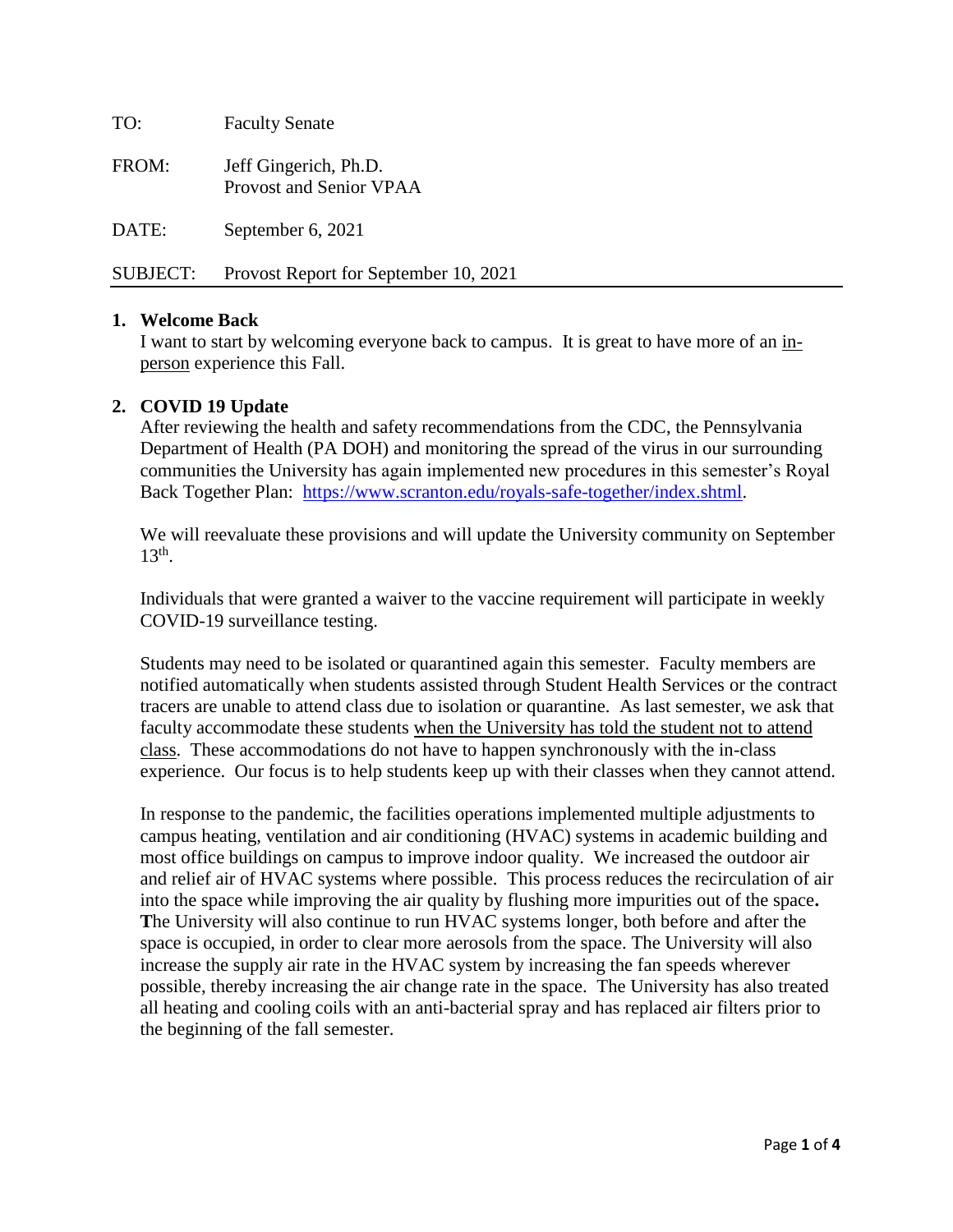## **3. Associate Provost Search**

The University of Scranton has named David Marx, Ph.D., associate provost of academic affairs, concluding a national search for the position. A long-time chemistry faculty member at Scranton, Dr. Marx served as the interim associate provost in 2020-2021.

As associate provost, Dr. Marx will oversee the University's Center for Teaching and Learning Excellence, Office of Institutional Reporting and Data Analytics, Office of Research and Sponsored Programs, Office of Educational Assessment, Office of Graduate Academic and Student Services, the Office of Global Education and the Office of Planning and Institutional Effectiveness.

### **4. Interim Dean positions**

Two new interim deans have been agreed to serve in these important leadership positions:

- George Aulisio has agreed to serve as Interim Dean of the library. George has been a faculty member at the University since 2009. He most recently served as Chair of the Department of Faculty Librarians and Research & Scholarly Services Coordinator. As a Research & Instruction Librarian, he works closely with students in research consultations and the Information Literacy program. He also regularly teaches philosophy courses and independent studies. Through the summer, we received applications for the permanent dean position and will move forward with this search quickly this semester with the hope of filling it by January 2022.
- Dr. Mike Mensah, Leadership Chair in Business Education and former dean of the Kania School of Management (KSOM), has agreed to serve as Interim Dean for KSOM during the 2021-2022 academic year. Mike joined the Accounting Department faculty in 1987. An award-winning teacher and scholar, he was professor and chair of accounting at Scranton until his appointment as dean of the Kania School of Management in 2005. We are currently working on the development of the search committee for the permanent dean's position, per Faculty Handbook, and will launch this search soon.

### **5. Commencement Weekend is Moving to May 20-22, 2022**

After reflecting on the success of our most recent Commencement experience, we have decided to mirror the approach again by moving Commencement Weekend one week earlier to May 20-22, 2022. This is a change from what some of you may have seen in an earlier version of the academic calendar. Additionally, the deadline by which all final Spring 2022 regular term grades are due has been extended to Tuesday, May 24<sup>th</sup> at noon.

### **Commencement Ceremonies at Mohegan Sun Arena**

In order to accommodate as many students and guests as possible, graduate and undergraduate ceremonies will both be held at Mohegan Sun Arena, Wilkes-Barre Township. **Both ceremonies will be held on Saturday, May 21.** The time of each ceremony is not yet determined.

### **Dates of Commencement Events**

Saturday, May 21 Graduate Commencement, Mohegan Sun Arena Undergraduate Commencement, Mohegan Sun Arena Sunday, May 22 Baccalaureate Mass, Byron Recreation Complex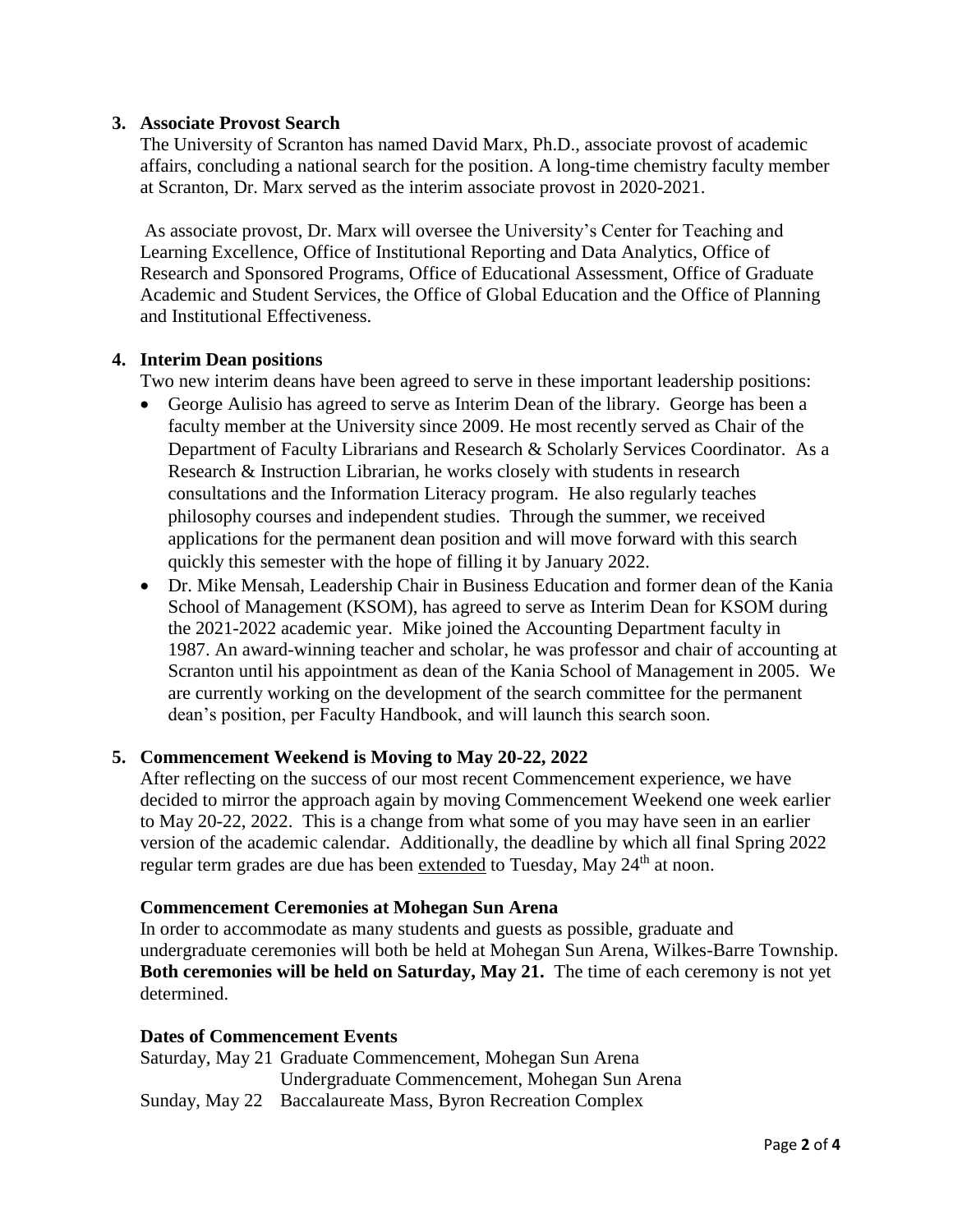# **6. Faculty Hiring**

Please join me in welcoming 14 new faculty, 1 Associate Professor, 5 Assistant Professors, 6 Faculty Specialists, and 2 Lecturers. A new faculty orientation session was held on August 24<sup>th</sup> in conjunction with the CTLE.

In addition, 35 Faculty Specialist contract were renewed.

## **7. Fulbright Scholars**

We are excited to have 3 Fulbright foreign language teaching assistants taking courses and teaching their native languages:

- Mr. Belal N. Elkurd from Palestine
- Ms. Julia Illarramendi from Spain
- Ms. Nawel Kohouaji from France

We also welcome one incoming faculty member through our arrangement with the Taiwan Ministry of Education, Mr. Chun-Sheng, Taiwan and a visiting Instructor for Japan, Mr. Kentaro Fukube.

### **8. Provost Events and Deadlines**

### *Rank and Tenure*

The deadline for faculty members to inform the provost's office of his or her intent to apply is September  $22<sup>nd</sup>$  and dossiers are due on October  $22<sup>nd</sup>$ . A public meeting designed to inform faculty of the rank and tenure policies and procedures is scheduled to meet on ZOOM on Thursday, September  $16<sup>th</sup>$  at 11:45 a.m. in the Provost's Conference Room.

On August  $30<sup>th</sup>$  the following calls for proposals were sent to faculty:

### *Intersession Grants*

Intersession Grants are intended to promote scholarship and curriculum development. The deadline to submit applications to the Associate Provost's office is October 1, 2021.

### *CTLE's Teaching Enhancement Grants*

The CTLE announced that grants of up to \$1,800 are available to full-time faculty interested in enhancing their teaching skills. This year the CTLE will be awarding up to ten Teaching Enhancement Grants.

The deadline to submit an application to the Associate Provost's office is November 1, 2021.

### *Development Stipends for Online Courses*

The CTLE to announced that stipends of \$5,000 are available for full-time faculty interested in obtaining funding to assist with the initial development of a three-credit online course created on the University's Learning Management System, or stipends of \$3,000 are available for full-time faculty interested in obtaining funding to assist with the revision of a 3-credit online course currently offered on the University's Learning Management System.